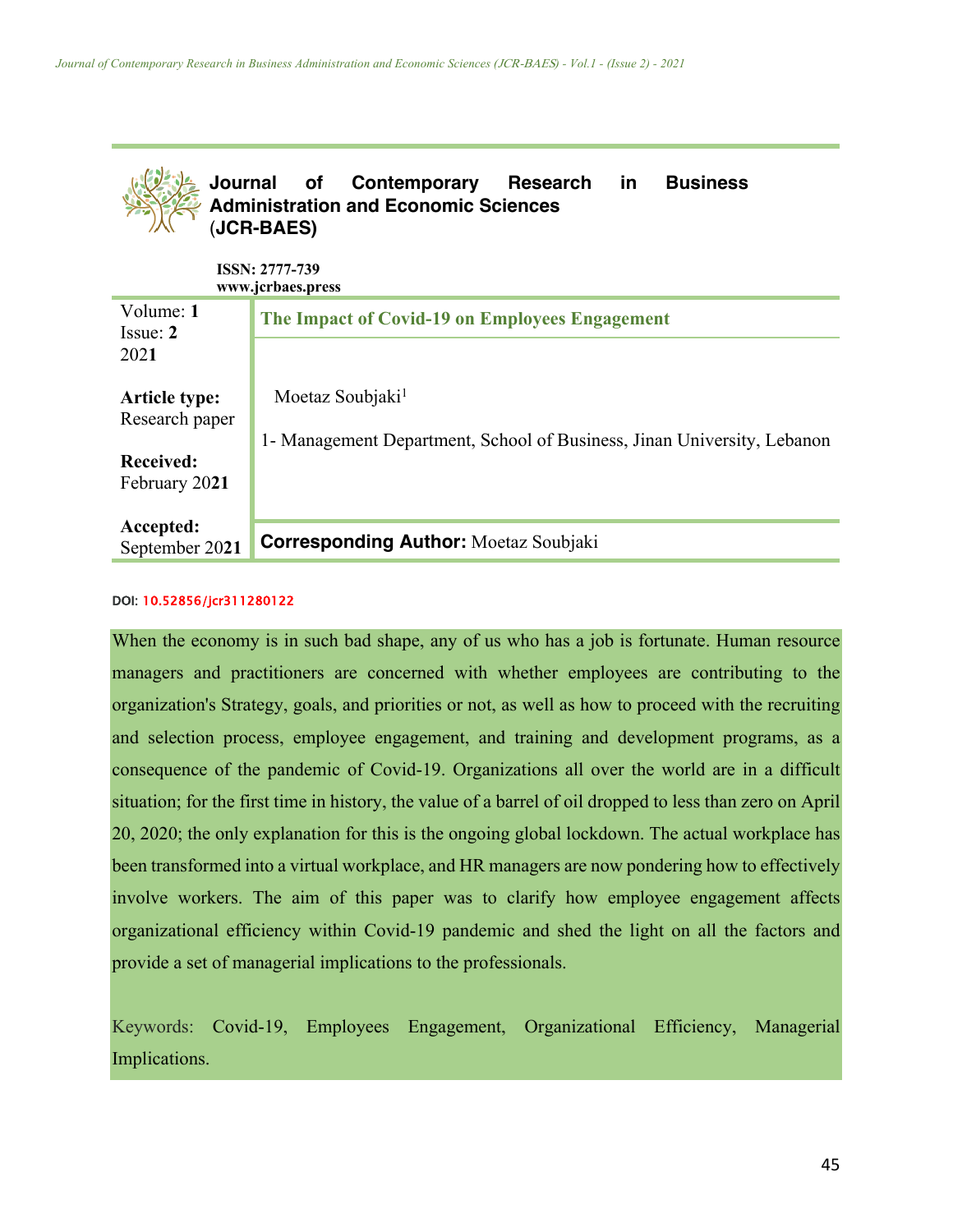Employee engagement may have decreased as a result of the ongoing coronavirus pandemic, which may have an impact on organizational effectiveness, but it's one of the most critical initiatives to bear in mind if you want to be competitive by successfully engaging workers at home. Human resource managers must demonstrate a new level of awareness to ensure that workers remain safe and committed. The most effective way to do this, is to develop a transparent contact, information sharing, and knowledge engagement activities. In the last decade, knowledge has surpassed property and fixed assets as a critical component in a competitive market environment. Employee engagement concerns have piqued the interest of both academia and business over the last two decades, as this definition is not only linked to organizational efficiency, but also to employee career advancement and the organization's long-term success. Employee involvement is critical to a company's growth and long-term viability. Several companies have realized that their most valuable commodity is their people, as they compete with both internal and external organizations in their fields.

The ability to share one's information with others is linked to knowledge sharing. Active contact, consultation with colleagues, exchange, and voluntary sharing are all things that employees want. Employees' intellectual capital would be underutilized within the team if information is not actively shared among them. When information is not communicated, not only individual performance suffers, but so does organizational performance. A knowledgesharing culture enables a person to share his or her expertise with the team and, as a result, achieve success. Any aspect and operation in a business requires "people," and a manager cannot accomplish his or her objectives if his or her subordinates lack the necessary experience, skills, and attitude.

#### **Evidence**

Employee engagement and loyalty, according to Vance (2006), have a direct and significant effect on an employee's job performance as well as business results.

Figure 1.1 depicts how employer practices impact employee engagement and loyalty to the company, as well as how employer practices affect an employee's job performance.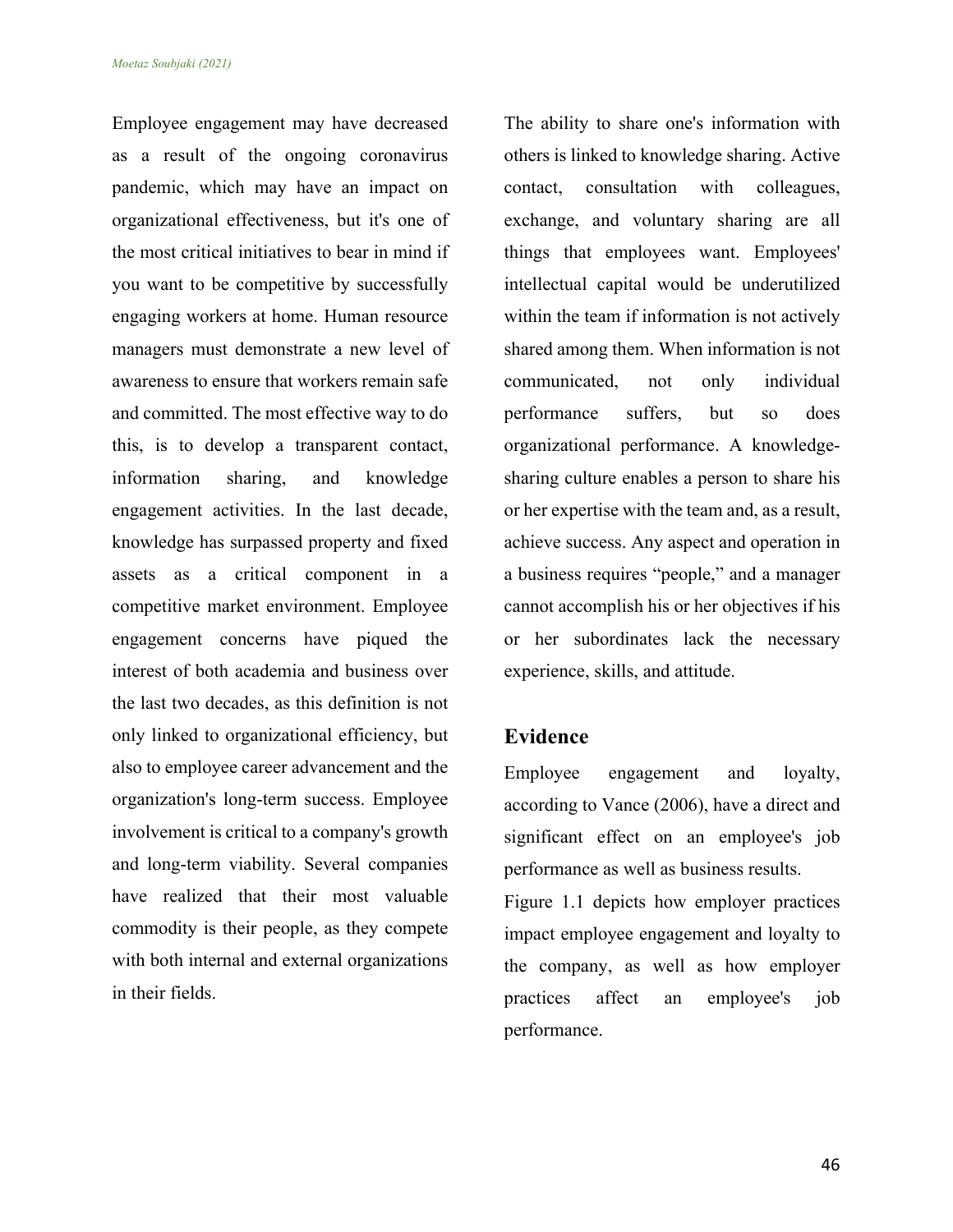

*Figure 1.1 Employer Practices Ultimately Influence Business Results*

Figure 1.2 depicts "DDI's engagement value proposition," which is made up of four parts: engagement drivers, work climate, engaged workers, and organizational performance. The engagement drivers concentrate on recruiting the right employee with the right qualifications for the job and providing workers with help through a good framework

and strategies. This dimension will lead to the creation of an engaging work atmosphere, which, once established, will shift the employee's attitude and actions in a positive direction, resulting in increased employee loyalty, which will lead to organizational success.



Fig. 1.2. DDI's Engagement Value Proposition.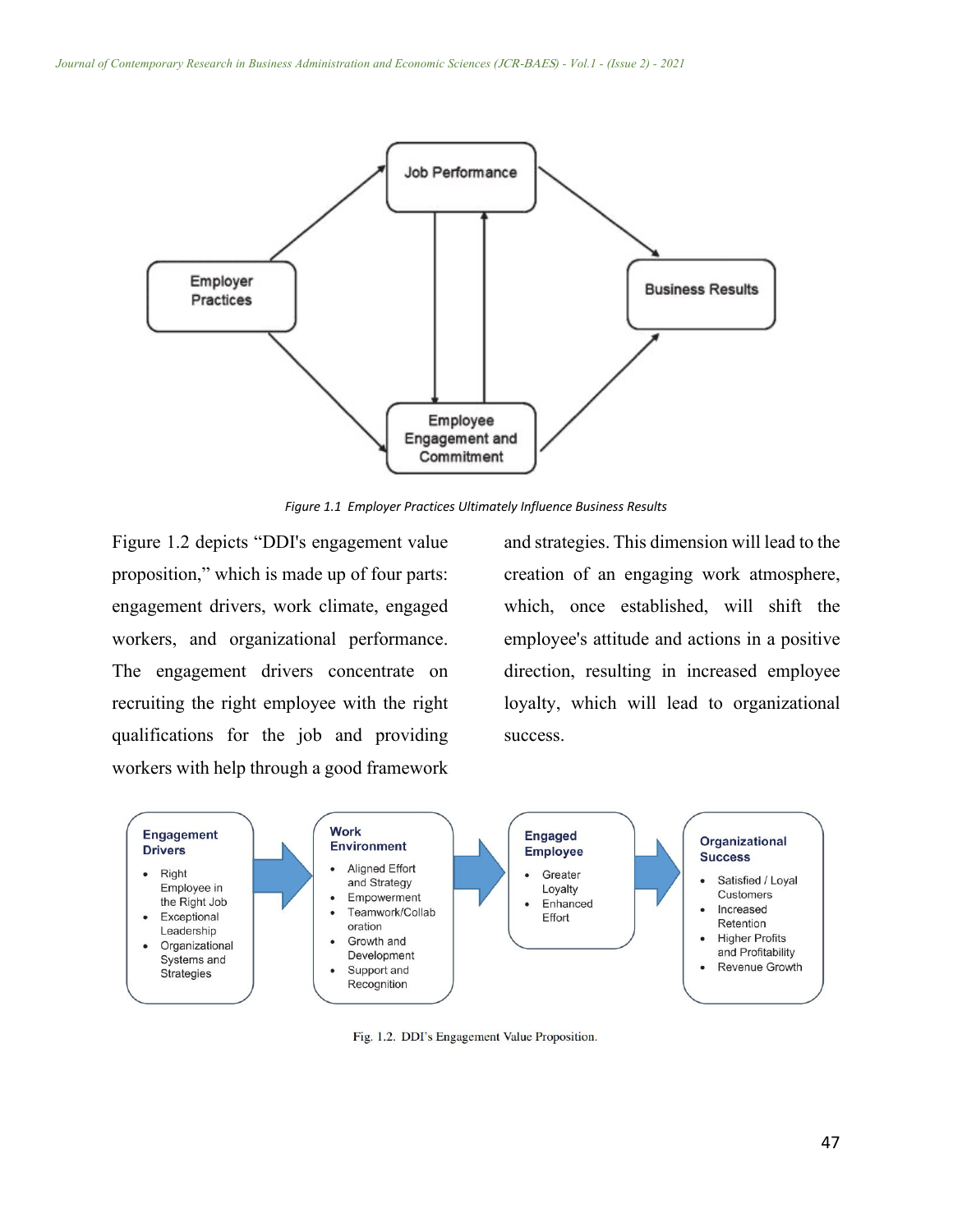## **Employee engagement**

Employee engagement is described as "the emotional, cognitive, and behavioral state of the employee, with a focus on the desired organizational outcome," according to Shuck and Wollard (2010). Employee engagement is described as a feature of a company's relationship with its employees. Employee participation, in other words, refers to employees' analytical and emotional involvement in the company. Furthermore, employee engagement is a precise description of the relationship that exists between workers and their employment. Increased employee engagement will reduce absenteeism, injuries, and attrition while also improving employee and organizational efficiency. There is a connection between employee engagement and direct measures of an organization's effectiveness, such as efficiency, quality, success, customer satisfaction, benefit, and development.

Employees who are engaged have a lot of enthusiasm and are enthusiastic about their jobs. Furthermore, they are often occupied with work, and time is of the essence. Leaders and managers all over the world have acknowledged that employee engagement is one of the most important factors that affects organizational success. Employee involvement extends beyond traditional

principles such as participation, organizational commitment, and work satisfaction. The use of social, cognitive, and behavioral resources in the workplace when working according to the organization's goals and objectives is included in the commitment.

# **Organizational performance**

According to Kompaso and Sridevi (2010), employee engagement has two aspects: exchanging knowledge with superiors and identifying vulnerabilities in employees that need commitment. Management's attention to employee happiness contributes to the organization's success. Managers and financial staff focus on financial considerations to produce the performance of an enterprise that processes sales and maintains earnings by calculating the financial benefits of project operations. Satisfaction and employee engagement, which are non-financial variables that play a key role in an organization's long-term commitment, are given less weight by researchers. Employee engagement is a critical indicator of a company's dedication to excellence. Employee behaviors must be recognized in order to compete and foster organizational profitability. According to researchers, companies must discuss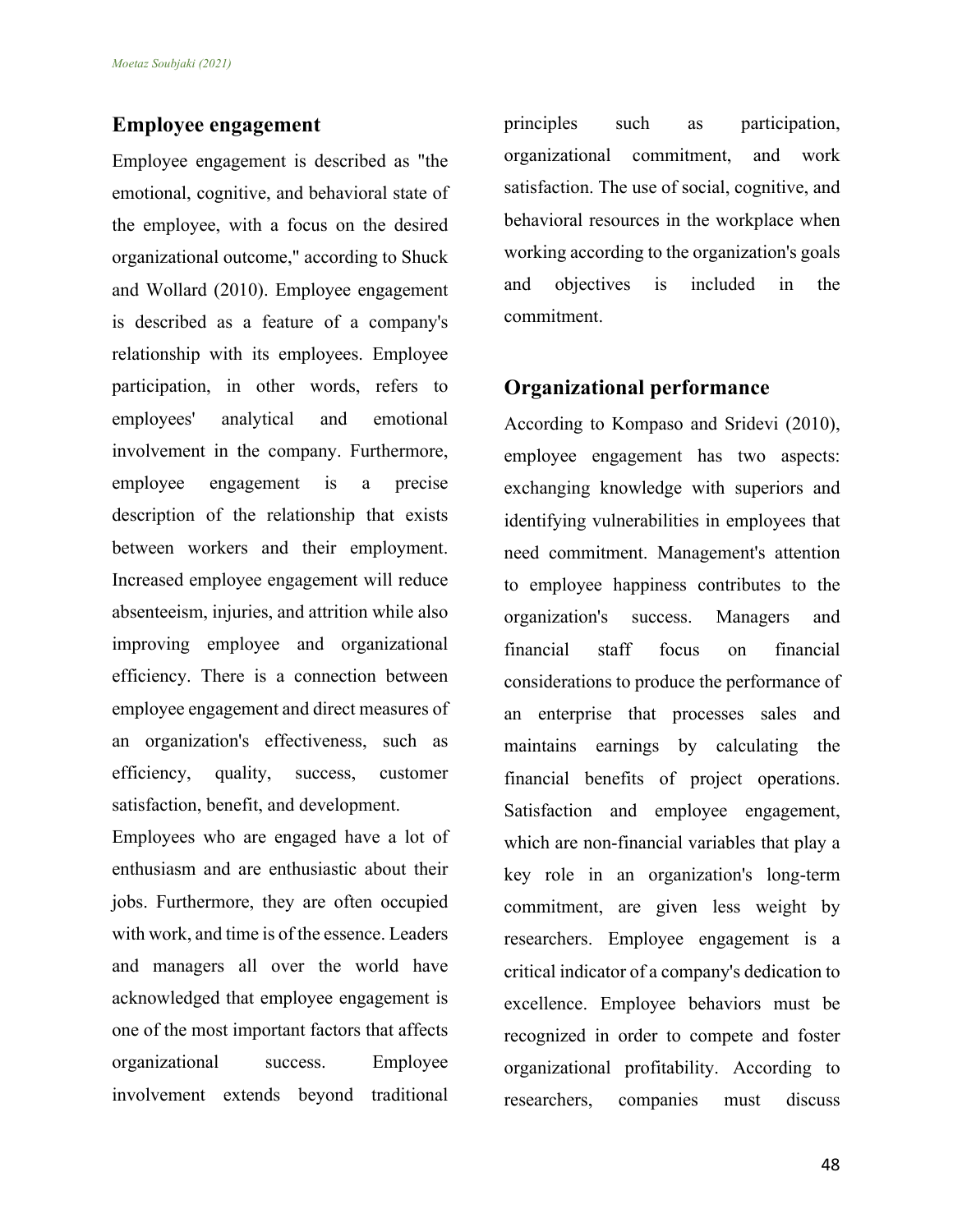employee commitments and organizational success with them, as well as demonstrate their strategic planning ideas. "Thoughtful and consistent results, as well as employee involvement, will ensure that this investment pays off handsomely, benefiting our communities and stakeholders directly."

Human issues are being overlooked, according to Hromei (2014), but it is now well understood that employee satisfaction contributes to improved efficiency, innovation, and a company's dedication to its goals. According to the report, management faces the challenge of enhancing the organization's efficiency due to a lack of understanding and willingness to understand non-financial human resource factors such as work climate balance and productivity. Another aspect that affects an organization's success is employee engagement. Employees at their workplace ensure that their company enjoys a major and measurable competitive advantage through their satisfaction and commitment. Employees who are more active with the organization's operations are more likely to stay on board and have lower absenteeism and turnover.

Many companies have prioritized employee well-being in the face of the current pandemic, and they have turned the workplace into a virtual workplace, often

known as work from home. This pandemic is posing new challenges for HR departments, especially in terms of recruitment and selection, training and growth, and layoffs due to low organizational productivity. One of the most difficult problems for HR practitioners is how to efficiently involve employees; in the current scenario, the Covid-19 pandemic is also affecting the organization's manufacturing processes and services (El-Chaarani, 202l; El-Chaarani et al., 2021). Organizations are now considering moving toward creativity to better serve their customers. Employees are assets to the company because they have expertise, skills, and abilities that can make a difference in the current competitive environment.

Pandemics are wreaking havoc on global economies, but they also provide new opportunities for businesses. Organizations must now consider how to take advantage of the opportunity. In the current scenario, knowledge sharing may be a viable option for keeping employees engaged. Employees exchanging information and organizations storing it in databases and visualizing it via an artificial intelligence framework could assist organizations in bringing creativity to their services and goods. Abukhait et al. (2018) recently concluded that information sharing activities have a significant and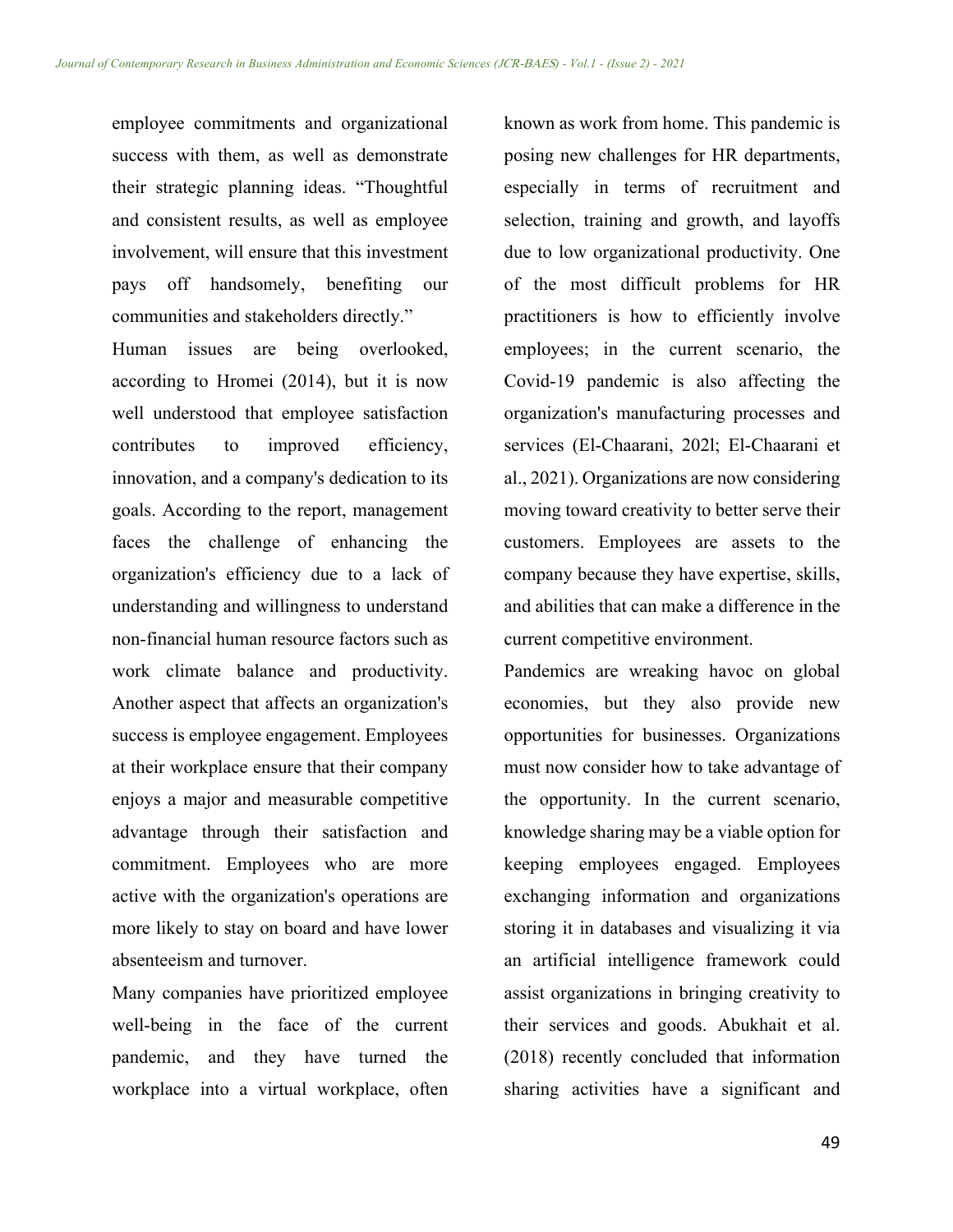beneficial effect on employee creative actions. Similarly, the researchers discovered an important and positive connection between employee creative actions and organizational innovation. As a result, this study concludes that information sharing within the company can generate a pool of new ideas, leading to product and service innovation. Employee engagement has a significant and positive effect on organizational performance, according to empirical findings from this report. Employee involvement has an important and beneficial effect on knowledge sharing, which has an influence on organizational success. Employee engagement and knowledge sharing can thus be the most effective means of addressing current HR issues and maintaining the organization's high performance.

Workers would be connected to their families, and there would be no psychological pressure from their employers, so remote work would be the future of an effective working environment, since employees would be connected to their families and there would be no psychological pressure from their bosses, thereby leading to high productivity. The remote workplace is also essential for higher education institutions; faculty and staff members can be more efficient from home because they are not under as much psychological stress, and staff can be more versatile in their work activities. As a result, the HR department must take a leadership position within the organization; there is also a need to change the corporate culture; merely implementing an employee layoff policy would not save the company from bankruptcy, as the company will find it difficult to recruit talented workers after the pandemic. Both activities will contribute to company success sustainability during the current pandemic. The HR department can also concentrate on online recruiting and selection, training and development, and employee health and safety issues.

# **Conclusion, discussion and managerial implications**

This paper looked at and analyzed employee engagement methods in relation to the company's performance within Covid-19. Employees must be given the opportunity to build an atmosphere that supports a committed professional life and encourages their work. Employees are a valuable resource for every business. Employees can become disengaged if they do not have enough space and time to balance work and pleasure at work.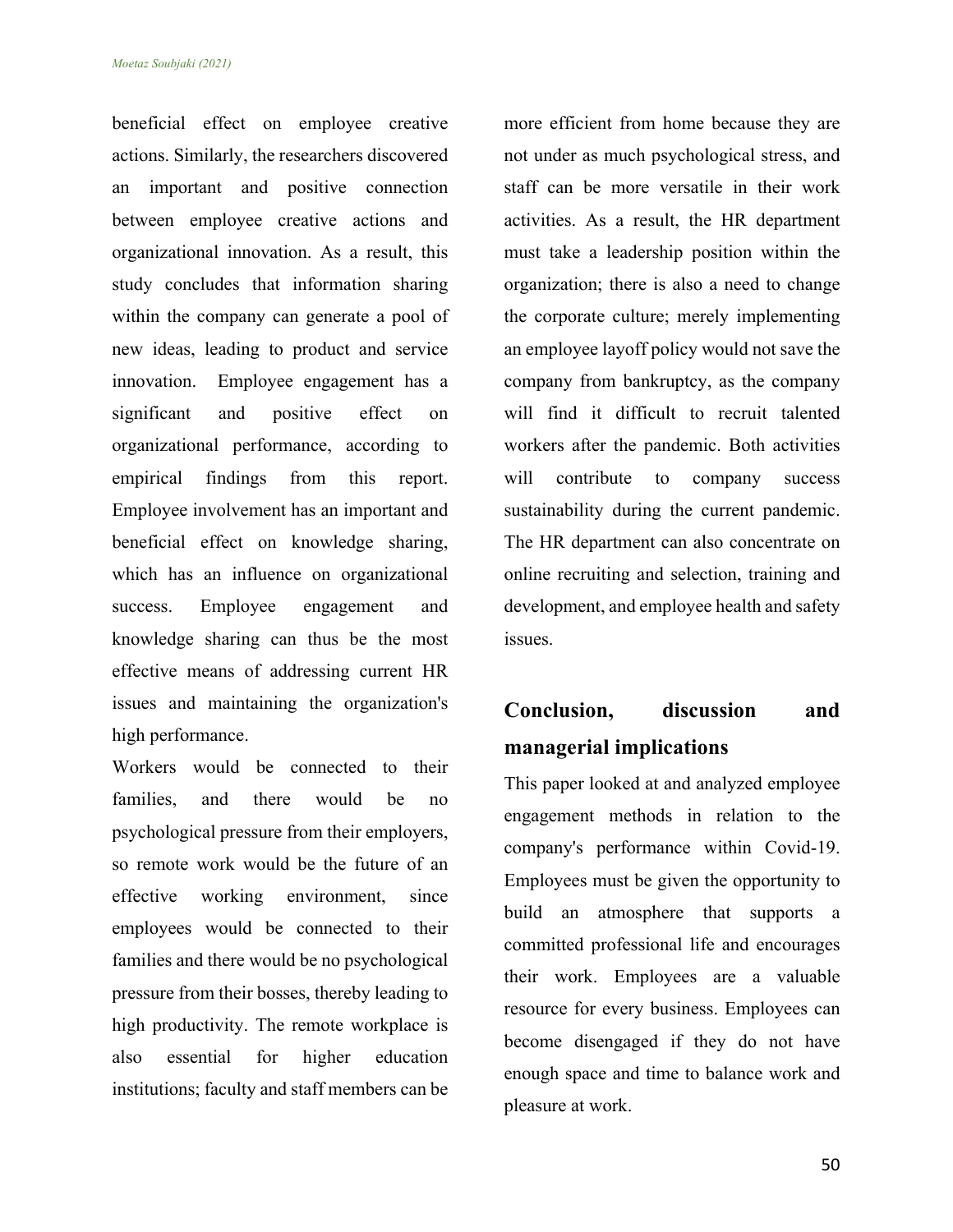Employees and organizations depend on one another to achieve their goals and objectives. As a result, employee engagement must become ingrained in corporate culture. Employee participation must be a continuous cycle of awareness, intervention, and change. As a result, today's companies must consciously look forward to achieving employee expectations; have an impact on employee success, which has a direct impact on the organization's performance. Similarly, knowledge sharing is a significant predictor of organizational success, according to this report, which found a positive connection between knowledge sharing and organizational performance.

In general, it is recommended that organizations take a more intensive organizational approach to increase employee engagement, ranging from the establishment of a board of engagement to training programs on responsiveness and employee participation. To reap the full benefits of employee engagement, we must work hard at all levels, including integrating employee engagement and client satisfaction into employee rewards and compensation plans.

Researchers should place a greater emphasis on employee involvement before implementing knowledge-sharing initiatives. Employees who are engaged have a stronger sense of connection to their job and the business. Employee engagement techniques should be prioritized by higher educational institutions to make their workers more active (physically, emotionally, and cognitively), efficient, and imaginative in their work. Employees who are engaged are happier at work and in their personal lives than those who are not.

### **References**

- 1. Abukhait, R., Bani Melhem, S. and Zeffane, R. (2018). Empowerment, Knowledge Sharing and Innovative Behaviors: Exploring Gender Differences. International Journal of Innovation Management, vol.23, DOI: 10.1142/S1363919619500063
- 2. El Chaarani, H., Vrontis, P.D., El Nemar, S. and El Abiad, Z. (2021), The impact of strategic competitive innovation on the financial performance of SMEs during COVID-19 pandemic period, Competitiveness Review, Vol. ahead of print, No. ahead of print.
- 3. El-Chaarani, H. (2021), COVID-19: Problems, Challenges and Business Opportunities, Journal of Contemporary Research in Business